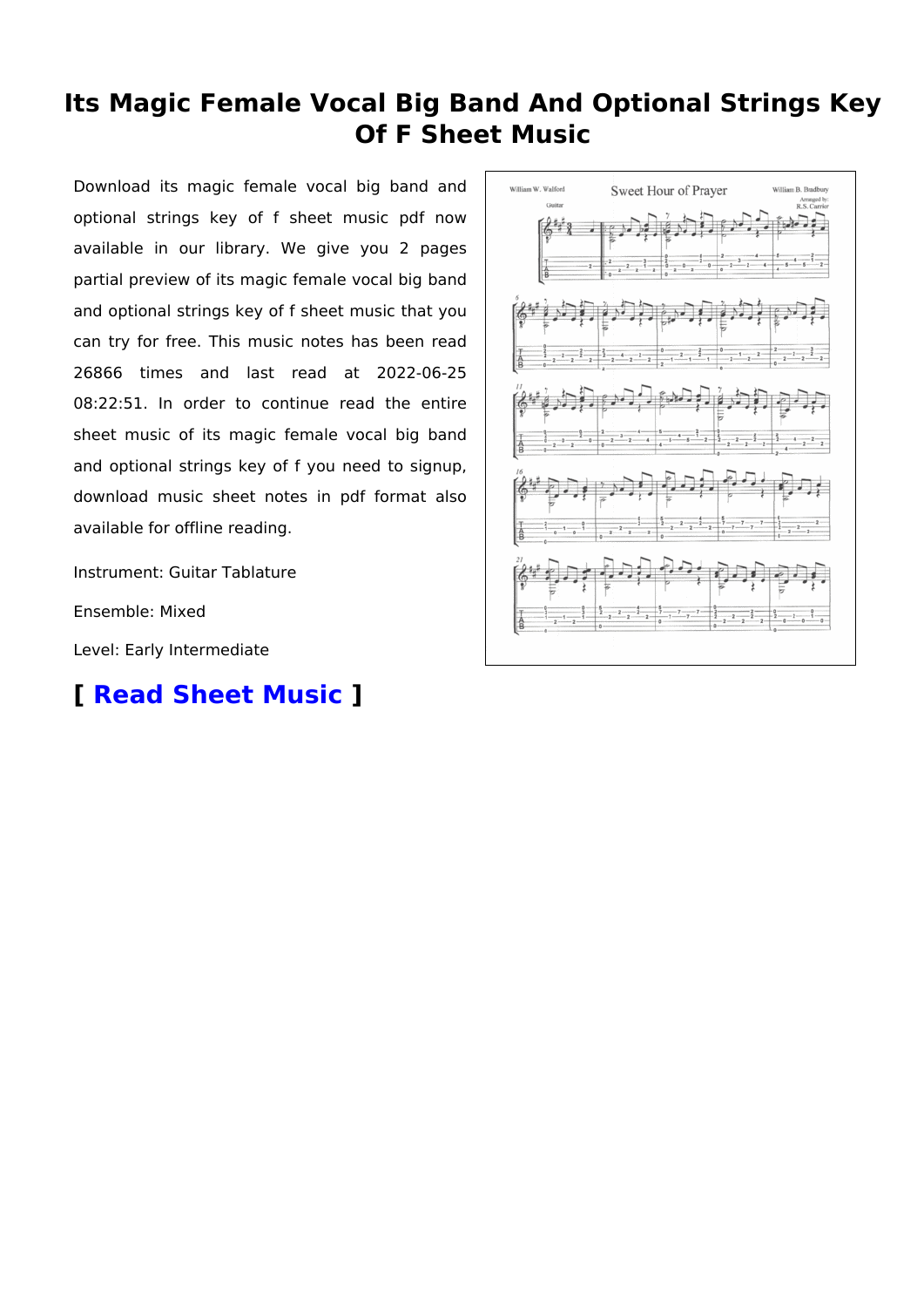# **Sunshine Of Your Love Female Vocal With Small Band 5 Horns Or Big Band And Optional Strings Key Eb**

Sunshine Of Your Love Female Vocal With Small Band 5 Horns Or Big Band And Optional Strings Key Eb sheet music has been read 30348 times. Sunshine of your love female vocal with small band 5 horns or big band and optional strings key eb arrangement is for Advanced level. The music notes has 6 preview and last read at 2022-06-26 02:47:45. [[Read More](https://musicsheets.org/pdf/sunshine-of-your-love-female-vocal-with-small-band-5-horns-or-big-band-and-optional-strings-key-eb.pdf) ]

# **Hey There Female Vocal With Big Band And Optional Strings Key Of Bb**

Hey There Female Vocal With Big Band And Optional Strings Key Of Bb sheet music has been read 25555 times. Hey there female vocal with big band and optional strings key of bb arrangement is for Advanced level. The music notes has 6 preview and last read at 2022-06-25 06:09:23. [ [Read](https://musicsheets.org/pdf/hey-there-female-vocal-with-big-band-and-optional-strings-key-of-bb.pdf) [More](https://musicsheets.org/pdf/hey-there-female-vocal-with-big-band-and-optional-strings-key-of-bb.pdf) ]

# **Alexanders Ragtime Band Female Vocal With Big Band And Optional Strings**

Alexanders Ragtime Band Female Vocal With Big Band And Optional Strings sheet music has been read 30158 times. Alexanders ragtime band female vocal with big band and optional strings arrangement is for Advanced level. The music notes has 6 preview and last read at 2022-06-24 13:57:28. [ [Read More](https://musicsheets.org/pdf/alexanders-ragtime-band-female-vocal-with-big-band-and-optional-strings.pdf) ]

# **I Love Being Here With You Female Vocal With Big Band And Optional Strings Key Of C**

I Love Being Here With You Female Vocal With Big Band And Optional Strings Key Of C sheet music has been read 26900 times. I love being here with you female vocal with big band and optional strings key of c arrangement is for Advanced level. The music notes has 6 preview and last read at 2022-06-24 15:14:13. [ [Read More](https://musicsheets.org/pdf/i-love-being-here-with-you-female-vocal-with-big-band-and-optional-strings-key-of-c.pdf) ]

### **No Regrets Female Vocal Big Band With Optional Strings Key Of Eb**

No Regrets Female Vocal Big Band With Optional Strings Key Of Eb sheet music has been read 24325 times. No regrets female vocal big band with optional strings key of eb arrangement is for Intermediate level. The music notes has 6 preview and last read at 2022-06-23 19:16:04. [ [Read](https://musicsheets.org/pdf/no-regrets-female-vocal-big-band-with-optional-strings-key-of-eb.pdf) [More](https://musicsheets.org/pdf/no-regrets-female-vocal-big-band-with-optional-strings-key-of-eb.pdf) ]

### **You D Be Surprised Female Vocal With Big Band And Optional Strings Key Of Bb B**

You D Be Surprised Female Vocal With Big Band And Optional Strings Key Of Bb B sheet music has been read 28332 times. You d be surprised female vocal with big band and optional strings key of bb b arrangement is for Advanced level. The music notes has 6 preview and last read at 2022-06-26 00:53:29. [ [Read More](https://musicsheets.org/pdf/you-d-be-surprised-female-vocal-with-big-band-and-optional-strings-key-of-bb-b.pdf) ]

### **At Last Female Vocal Big Band And Optional Strings Key Of F**

At Last Female Vocal Big Band And Optional Strings Key Of F sheet music has been read 27179 times. At last female vocal big band and optional strings key of f arrangement is for Intermediate level. The music notes has 6 preview and last read at 2022-06-23 16:25:58. [ [Read More](https://musicsheets.org/pdf/at-last-female-vocal-big-band-and-optional-strings-key-of-f.pdf) ]

### **Maybe This Time Female Vocal With Big Band And Optional Strings Key Gb To G**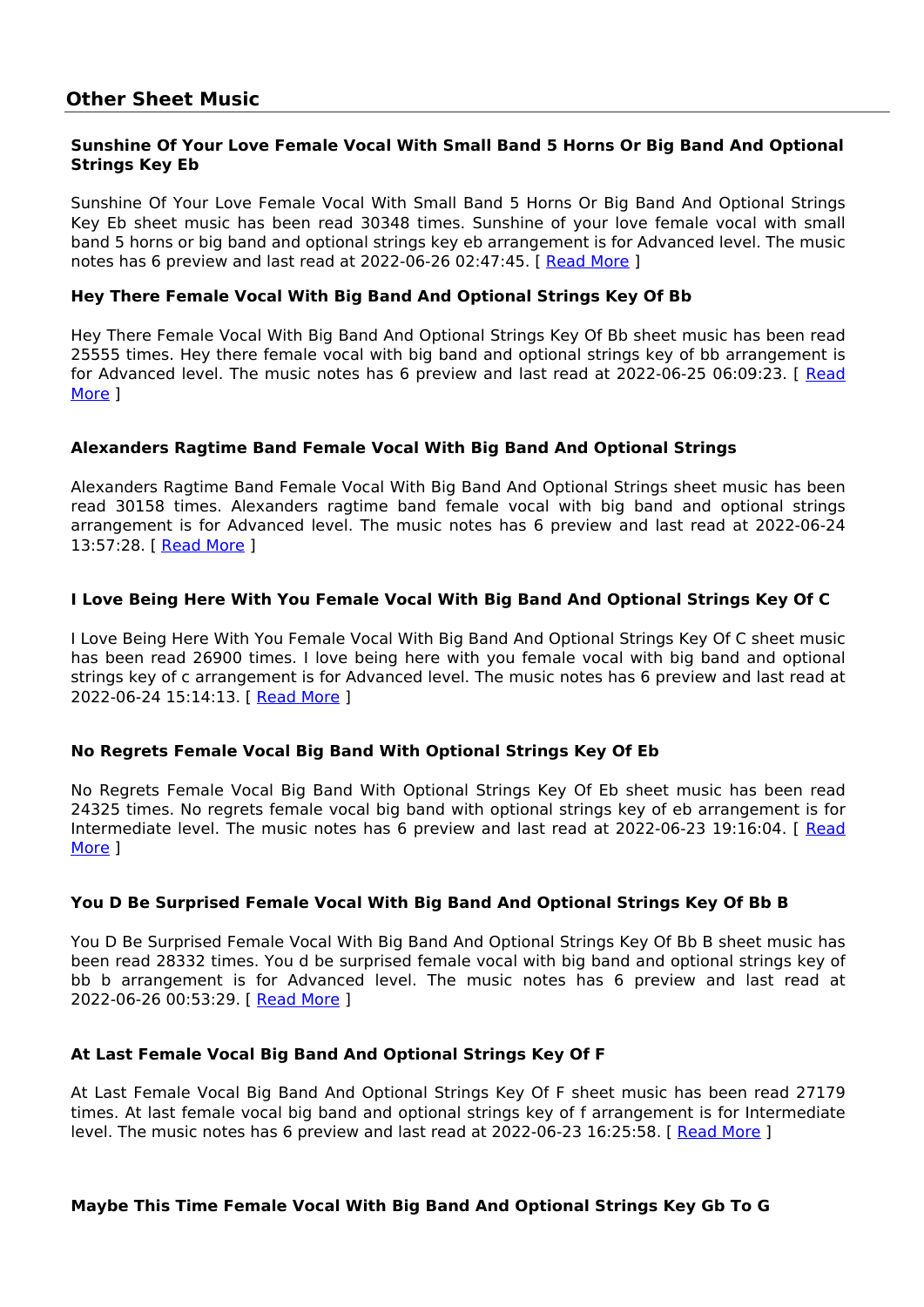Maybe This Time Female Vocal With Big Band And Optional Strings Key Gb To G sheet music has been read 30793 times. Maybe this time female vocal with big band and optional strings key gb to g arrangement is for Intermediate level. The music notes has 6 preview and last read at 2022-06-25 11:23:26. [ [Read More](https://musicsheets.org/pdf/maybe-this-time-female-vocal-with-big-band-and-optional-strings-key-gb-to-g.pdf) ]

# **Maybe This Time Female Vocal Big Band With Optional Strings Key Ab To A**

Maybe This Time Female Vocal Big Band With Optional Strings Key Ab To A sheet music has been read 23676 times. Maybe this time female vocal big band with optional strings key ab to a arrangement is for Intermediate level. The music notes has 6 preview and last read at 2022-06-25 10:07:40. [ [Read More](https://musicsheets.org/pdf/maybe-this-time-female-vocal-big-band-with-optional-strings-key-ab-to-a.pdf) ]

# **Big Spender Female Vocal With Big Band And Optional Strings C Minor**

Big Spender Female Vocal With Big Band And Optional Strings C Minor sheet music has been read 31484 times. Big spender female vocal with big band and optional strings c minor arrangement is for Advanced level. The music notes has 6 preview and last read at 2022-06-25 23:27:11. [ [Read](https://musicsheets.org/pdf/big-spender-female-vocal-with-big-band-and-optional-strings-c-minor.pdf) [More](https://musicsheets.org/pdf/big-spender-female-vocal-with-big-band-and-optional-strings-c-minor.pdf) ]

# **Shaking The Blues Away Female Vocal With Big Band And Optional Strings Key Of A To Bb**

Shaking The Blues Away Female Vocal With Big Band And Optional Strings Key Of A To Bb sheet music has been read 23892 times. Shaking the blues away female vocal with big band and optional strings key of a to bb arrangement is for Advanced level. The music notes has 6 preview and last read at 2022-06-24 13:52:29. [ [Read More](https://musicsheets.org/pdf/shaking-the-blues-away-female-vocal-with-big-band-and-optional-strings-key-of-a-to-bb.pdf) ]

## **With A Song In My Heart Female Vocal Ab Major Big Band And Optional Strings**

With A Song In My Heart Female Vocal Ab Major Big Band And Optional Strings sheet music has been read 24703 times. With a song in my heart female vocal ab major big band and optional strings arrangement is for Advanced level. The music notes has 6 preview and last read at 2022-06-26 05:03:32. [ [Read More](https://musicsheets.org/pdf/with-a-song-in-my-heart-female-vocal-ab-major-big-band-and-optional-strings.pdf) ]

# **Se Love Theme From Cinema Paradiso Female Vocal With Big Band And Optional Strings Key Of A**

Se Love Theme From Cinema Paradiso Female Vocal With Big Band And Optional Strings Key Of A sheet music has been read 27974 times. Se love theme from cinema paradiso female vocal with big band and optional strings key of a arrangement is for Advanced level. The music notes has 6 preview and last read at 2022-06-24 07:53:48. [ [Read More](https://musicsheets.org/pdf/se-love-theme-from-cinema-paradiso-female-vocal-with-big-band-and-optional-strings-key-of-a.pdf) ]

# **Se Love Theme From Cinema Paradiso Female Vocal With Big Band And Optional Strings Key Of G**

Se Love Theme From Cinema Paradiso Female Vocal With Big Band And Optional Strings Key Of G sheet music has been read 30517 times. Se love theme from cinema paradiso female vocal with big band and optional strings key of g arrangement is for Advanced level. The music notes has 6 preview and last read at 2022-06-25 06:15:57. [ [Read More](https://musicsheets.org/pdf/se-love-theme-from-cinema-paradiso-female-vocal-with-big-band-and-optional-strings-key-of-g.pdf) ]

### **Eso Beso That Kiss Female Vocal Big Band And Optional Strings Key Of F**

Eso Beso That Kiss Female Vocal Big Band And Optional Strings Key Of F sheet music has been read 26081 times. Eso beso that kiss female vocal big band and optional strings key of f arrangement is for Advanced level. The music notes has 6 preview and last read at 2022-06-24 17:32:34. [ [Read More](https://musicsheets.org/pdf/eso-beso-that-kiss-female-vocal-big-band-and-optional-strings-key-of-f.pdf) ]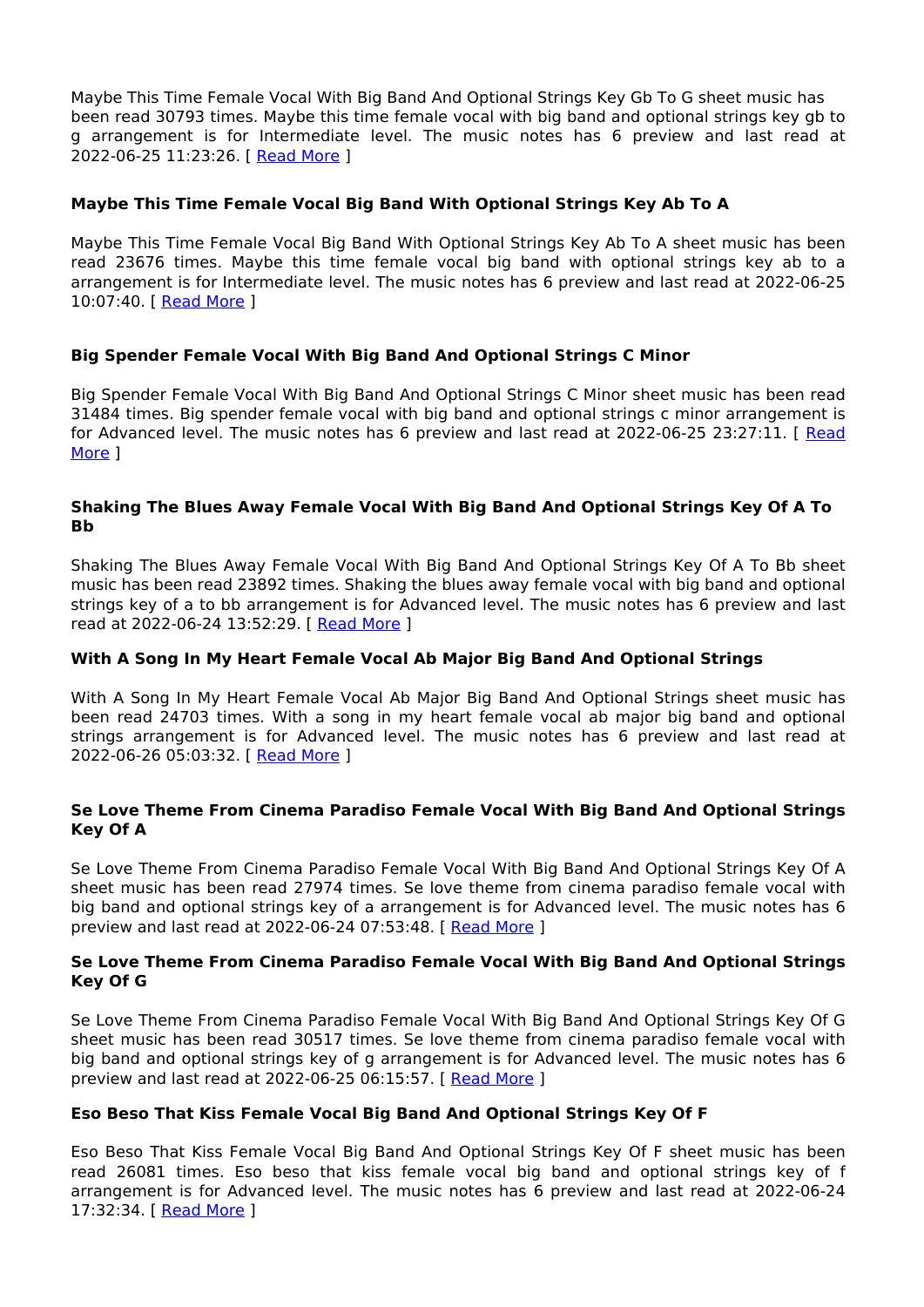# **Love Is Here To Stay Female Vocal With Big Band And Optional Strings Key Bb**

Love Is Here To Stay Female Vocal With Big Band And Optional Strings Key Bb sheet music has been read 25602 times. Love is here to stay female vocal with big band and optional strings key bb arrangement is for Advanced level. The music notes has 6 preview and last read at 2022-06-25 22:02:17. [ [Read More](https://musicsheets.org/pdf/love-is-here-to-stay-female-vocal-with-big-band-and-optional-strings-key-bb.pdf) ]

# **Sunshine Of Your Love Female Vocal With Small Band 5 Horns And Optional Strings Key Eb**

Sunshine Of Your Love Female Vocal With Small Band 5 Horns And Optional Strings Key Eb sheet music has been read 26812 times. Sunshine of your love female vocal with small band 5 horns and optional strings key eb arrangement is for Advanced level. The music notes has 5 preview and last read at 2022-06-22 19:31:54. [ [Read More](https://musicsheets.org/pdf/sunshine-of-your-love-female-vocal-with-small-band-5-horns-and-optional-strings-key-eb.pdf) ]

# **You Make Me Feel Like A Natural Woman Female Vocal And Small Band 3 Horns With Optional Strings**

You Make Me Feel Like A Natural Woman Female Vocal And Small Band 3 Horns With Optional Strings sheet music has been read 27263 times. You make me feel like a natural woman female vocal and small band 3 horns with optional strings arrangement is for Advanced level. The music notes has 6 preview and last read at 2022-06-24 06:29:28. [ [Read More](https://musicsheets.org/pdf/you-make-me-feel-like-a-natural-woman-female-vocal-and-small-band-3-horns-with-optional-strings.pdf) ]

# **New York New York Female Vocal Big Band With Optional Strings**

New York New York Female Vocal Big Band With Optional Strings sheet music has been read 24102 times. New york new york female vocal big band with optional strings arrangement is for Advanced level. The music notes has 6 preview and last read at 2022-06-20 07:23:19. [ [Read More](https://musicsheets.org/pdf/new-york-new-york-female-vocal-big-band-with-optional-strings.pdf) ]

# **As Long As You Re There Female Vocal Choir With Pops Orchestra Or Big Band With Optional Strings Key Of G To A**

As Long As You Re There Female Vocal Choir With Pops Orchestra Or Big Band With Optional Strings Key Of G To A sheet music has been read 26847 times. As long as you re there female vocal choir with pops orchestra or big band with optional strings key of g to a arrangement is for Advanced level. The music notes has 6 preview and last read at 2022-06-26 10:09:07. [ [Read More](https://musicsheets.org/pdf/as-long-as-you-re-there-female-vocal-choir-with-pops-orchestra-or-big-band-with-optional-strings-key-of-g-to-a.pdf) ]

### **Perhaps Perhaps Perhaps Quizs Quizs Quizs Female Vocal With Big Band And Optional Strings Or Small Pops Orchestra**

Perhaps Perhaps Perhaps Quizs Quizs Quizs Female Vocal With Big Band And Optional Strings Or Small Pops Orchestra sheet music has been read 28032 times. Perhaps perhaps perhaps quizs quizs quizs female vocal with big band and optional strings or small pops orchestra arrangement is for Intermediate level. The music notes has 6 preview and last read at 2022-06-26 07:38:33. [ [Read More](https://musicsheets.org/pdf/perhaps-perhaps-perhaps-quizs-quizs-quizs-female-vocal-with-big-band-and-optional-strings-or-small-pops-orchestra.pdf) ]

### **Objection Tango Female Vocal With Band 3 6 Horns And Optional Strings Key Of Bm**

Objection Tango Female Vocal With Band 3 6 Horns And Optional Strings Key Of Bm sheet music has been read 22850 times. Objection tango female vocal with band 3 6 horns and optional strings key of bm arrangement is for Early Intermediate level. The music notes has 3 preview and last read at 2022-06-26 01:49:19. [ [Read More](https://musicsheets.org/pdf/objection-tango-female-vocal-with-band-3-6-horns-and-optional-strings-key-of-bm.pdf) ]

### **Its Magic Female Vocal Big Band Key Of F**